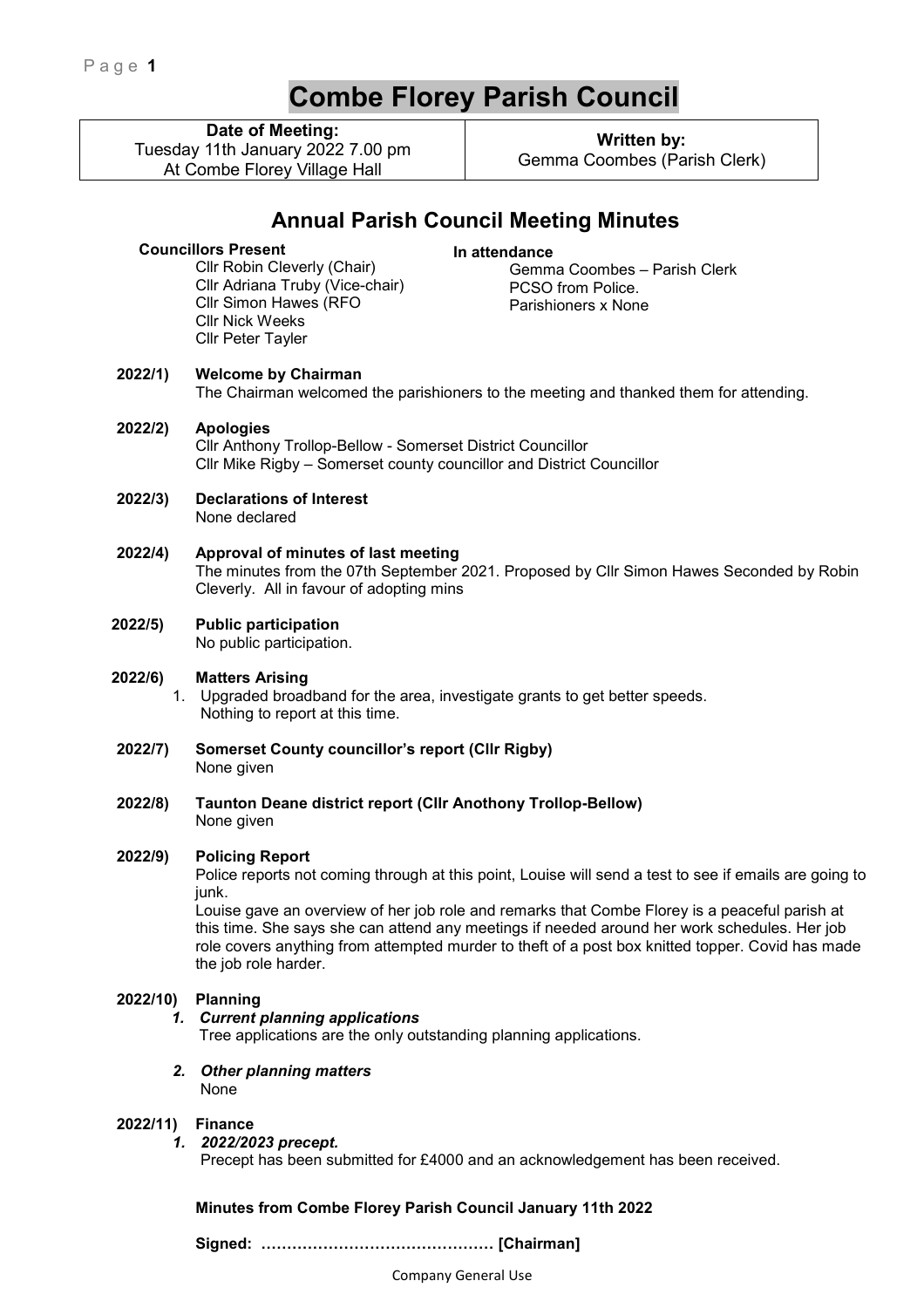# Page 2

#### *2. Account balances*

- a. Current account £9208.00
- b. We will have the £4000 due in April or May due in but there are things to be done with this money.

#### **3. Bank Reconciliation and Cash Days Books**

- Payment schedule is circulated and signed by chairperson, daybook and cash book also signed. **4. Remittances** 
	- a. £450 Parish grant (received 07/10/2021)
- **5. Invoices for payment** 
	- Cllr Simon Hawes (RFO) read out the invoices for payment.
		- a. Parish Clerk wages (October January inclusive) £417.60 (before deductions)
			- Proposed by Cllr Adriana Truby, seconded by Cllr Robin Cleverly. All in favour.
		- b. Parish Clerk travel expenses £7.20
		- Proposed by Cllr Adriana Truby, seconded by Cllr Robin Cleverly. All in favour. c. HMRC (Clerks PAYE) - £
		- Proposed by Cllr Adriana Truby, seconded by Cllr Robin Cleverly. All in favour.
		- d. Cllr Nick Weeks Expenses Pump project £39.58
		- Proposed by Cllr Adriana Truby, seconded by Cllr Robin Cleverly. All in favour. e. Combe Florey Parochial Church Council - £350
		- Proposed by Cllr Adriana Truby, seconded by Cllr Robin Cleverly. All in favour. f. John Passingham for paths - £100 (in arrears)
		- Proposed by Cllr Adriana Truby, seconded by Cllr Robin Cleverly. All in favour.
		- g. Combe Florey Village Hall for past meetings held. £50
		- Proposed by Cllr Robin Cleverly, seconded by Cllr Peter Tayler. All in favour.

h. Finger post painting expenses - Approve estimated costs of £60 to Marika Reinholds - Proposed by Cllr Simon Hawes, seconded by Cllr Robin Cleverly. All in favour. - Please note this estimated cost is for materials only as there is no charge for labour as she does this as a hobby.

- i. Sand blast cost for finger posts Costs to be finalised 07/01
- Not approved at this meeting.
- ii. **Other Finance matters.** 
	- None

#### **2022/12) Highways & Footpaths**

**1. Moving footpath so there is no need to walk along the main B3224 for about 50m. As an official change could take 30 years we need to speak to land owner.**  Nothing further to update as no Cllr Rigby

# **2022/13) Village Maintenance**

#### **1. Village Garden**

The most ongoing issue is the hedge planting and then the membrane and gravel to go down. The hedge needs to be done at soon so this month, this will be to dig the hedge in and put in ground even if it's not put in fully at this stage.

If we put the hedge in it and ourselves does not take, should we ask a specialist? The Cllr's feel it can be done with those available to help over the next week or so.

The next stage is to level the ground by hand, lay the membrane and then we can lay the gravel. We will need to leave heavy lifting things those with the equipment to do this.

These things should take us to the spring and then we can do the next stage.

08/03 the scouts will be coming to be planting bulbs and watering from village pump at 5pm.

# **2. Waste bin / dog waste bin**

There needs to be one in the village garden in future dog waste bin / waste bin.

#### **3. Road signs/ Finger posts**

As above, finger post to be done now someone has been identified.

#### **4. Overhanging trees on Coggans lane. Who owns the hedge?**

Looks like Combe Florey House property so this would fall under them and need to be dealt with by the land owner. We can facilitate this via conversation only but this is not something the Parish Council can deal with directly.

Combe down lane there is a small amount of land of 10meters that belong to the Parish, the tree fell from there and Parishioners have offered to take on this ground but for no cost. This could be a matter for the Annual Meeting.

#### **Minutes from Combe Florey Parish Council January 11th 2022**

 **Signed: ……………………………………… [Chairman]**